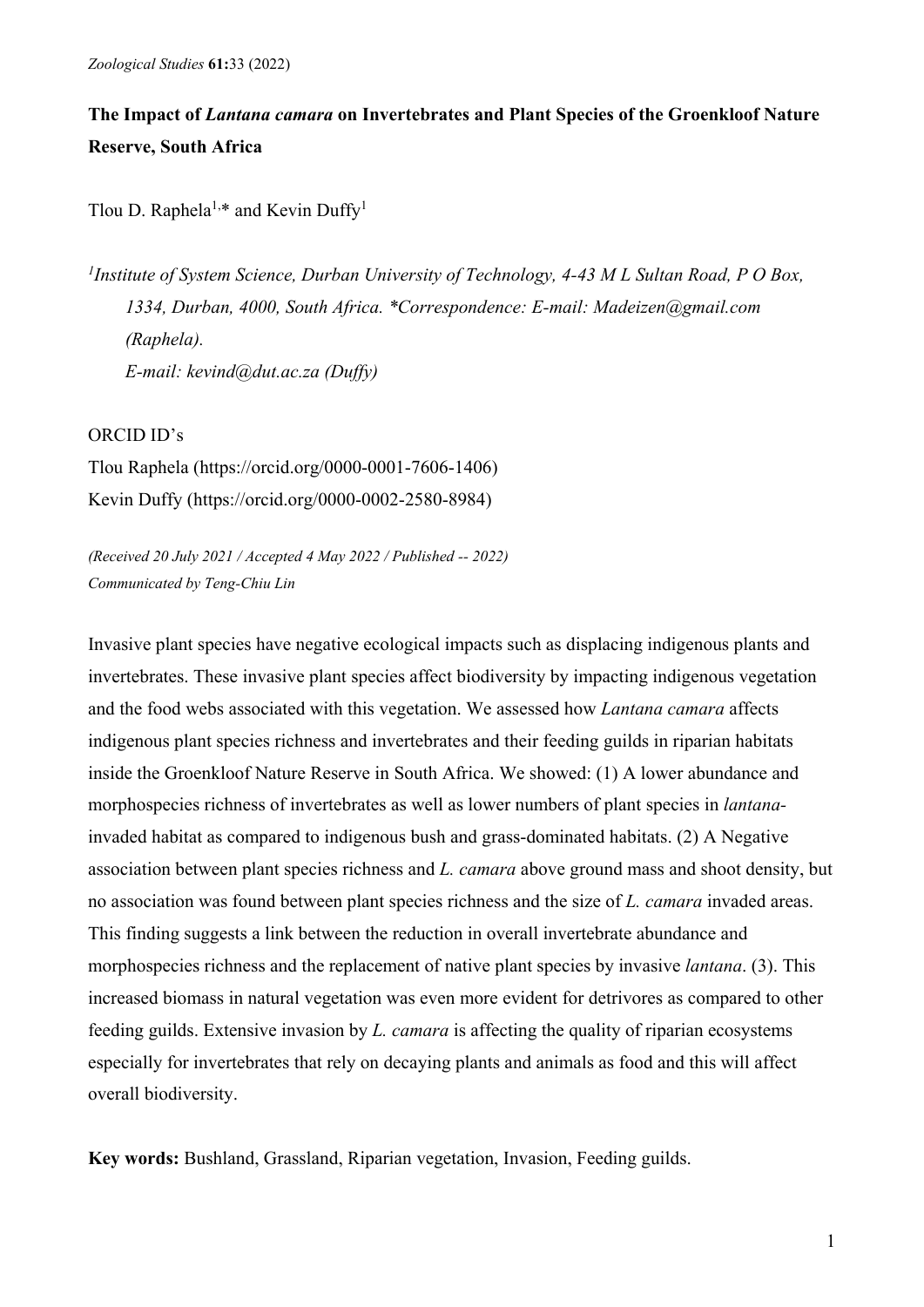Citation: Raphela TD, Duffy K. 2022. The impact of *Lantana camara* on invertebrates and plant species of the Groenkloof Nature Reserve, South Africa. Zool Stud **61:**33.

## **BACKGROUND**

Invasive plants can cause extensive impact on indigenous vegetation and their food webs as these plants tends to occupy large spaces where they occur (David et al. 2017). Also, several studies have shown that invasive plants negatively impact indigenous vegetation composition, diversity, richness and abundance (Dresseno 2018). However, very little literature investigates the simultaneous impact of invasive plants on indigenous plants species richness, invertebrate abundances and their feeding guilds in riparian habitats, especially in South Africa. Such studies are needed in order to understand how invasive plants alter processes and patterns of ecosystems that depend mostly on invertebrates and indigenous plants to thrive (Ramey and Richardson 2017). There is a suggestion that, in general, invasive plants foster smaller herbivore assemblages than indigenous plants (Foster et al. 2021; Štrobl et al. 2019; Stone et al. 2018), but research on the impacts of these invasive weeds on the biomass and species richness of different invertebrate feeding guilds at the habitat level are scarce (Barnes et al. 2017), most studies concentrate on vertebrates and how their food and shelter are affected by invasive plants species (Wei et al. 2020; Whisson et al. 2020).

Harris et al. (2004) reported abundance and species richness in one taxon associated with an invasive shrub to be higher than with the indigenous Kanuka tree (*Kunzea ericoides*) in New Zealand. Interestingly, however, the same Kanuka tree species supported higher numbers of invertebrates (Strong et al. 1984).

Herbivorous invertebrates, at the secondary producer trophic level, are accountable for most of the total flow of energy (Ullah et al. 2018). Therefore, reduction of herbivorous invertebrate biomass in areas disturbed by invaders, will also have consequences for mammals, birds, and predatory invertebrates (Pedersen et al. 2018). Assessing the effects of invasive weeds on the ecosystem could bring in new knowledge for management of protected areas to conserve and protect the ecosystem and indigenous biodiversity, in particular invertebrates that are often neglected in the invasion literature (Gallardo et al. 2019).

The rapid spread of invasive species in South Africa poses a serious threat to biodiversity, with 29% of the Gauteng Province surface area affected by introduced exotic plant species (Versfeld et al. 1998). For example, exotic riparian plants alter the freshwater invertebrate communities by altering channel shape and reducing water flow through increased shading (Quinn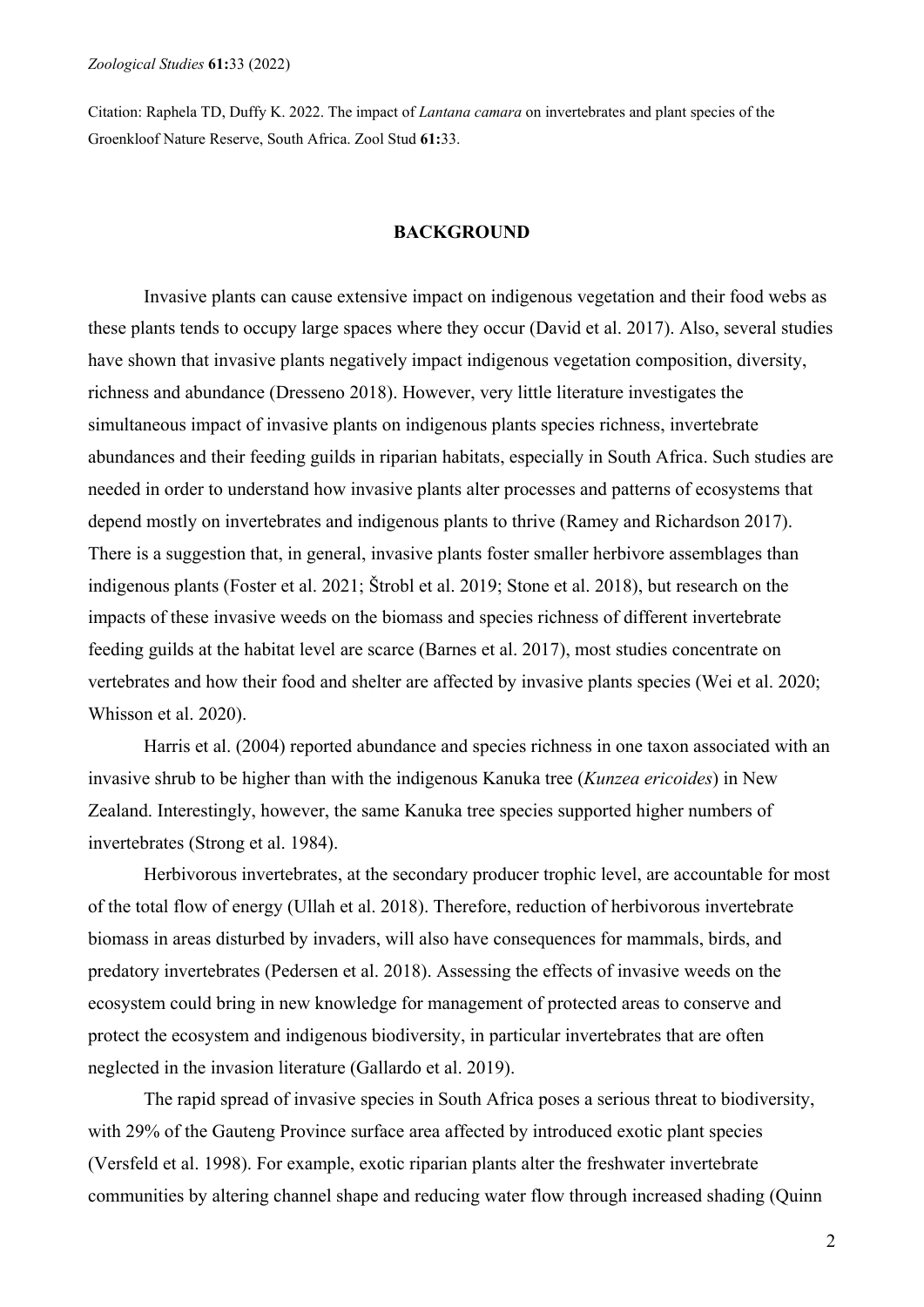et al. 1992). Versfeld et al. (1998) estimates that areas of South Africa riparian zones invaded by plant weeds have doubled from 1998 to 2018 because of the susceptibility of riparian areas to such invasions. In particular, the exotic invasive weed, *Lantana camara*, is reported to be problematic in the riparian zones of South Africa (Versfeld et al. 1998). However, we have found no study that has investigated the effects of these invaded riparian zones on invertebrates and indigenous vegetations richness in South Africa.

Despite all the negatives surrounding invasive plants on ecosystems, there is a lack of literature on this issue in South Africa. Studies have shown that exotic invasive fish can change composition, abundance, or behaviour of grazing invertebrates by exerting a top-down impact on a river ecosystem (Power 1992; McIntosh and Townsend 1995 1996), but no study has concentrated specifically on invasive plant species and how they can affect invertebrate assemblages in riparian habitats especially in South Africa. Therefore, in this study we set out to (1) determine differences in indigenous plant species richness across areas invaded with *L. camara* and indigenous riparian vegetation threatened by *L. camara* invasion, (2) identify characteristics of *L. camara*-invaded plots that are correlated with plant species richness, and also with invertebrate abundance, biomass and richness, (3) compare the abundance, biomass and morphospecies richness of invertebrates for different foraging guilds in riparian zones supporting indigenous vegetation with those in habitats invaded by *L. camara*.

## **MATERIALS AND METHODS**

## **Study area**

This study was conducted in riparian habitats inside the Groenkloof Nature Reserve in central Pretoria, South Africa. Twelve sites were sampled between 2019 and 2020 and all *L. camara* found in identified sites were sampled irrespective of their colour variety, as all types of *L. camara* are invasive in the riparian zones of South Africa (Spies 1984).

To assess how *L. camara* affected invertebrate assemblages and vegetation composition, we conducted a vegetation survey along both sides of the Apies River, found in the reserve. We distinguished three different vegetation types in the study site as follows: (1) areas invaded by *L. camara*, (2) areas with grass-dominated vegetation and (3) bush-dominated vegetation. For the analyses, we constructed six 2 X 2 m plots chosen randomly inside the three different vegetation types. The plots were marked by blue plastic stakes driven to a depth of 30cm at opposite corners of each quadrate to create plots, a protocol adapted from Woods et al. (1997). These plots will be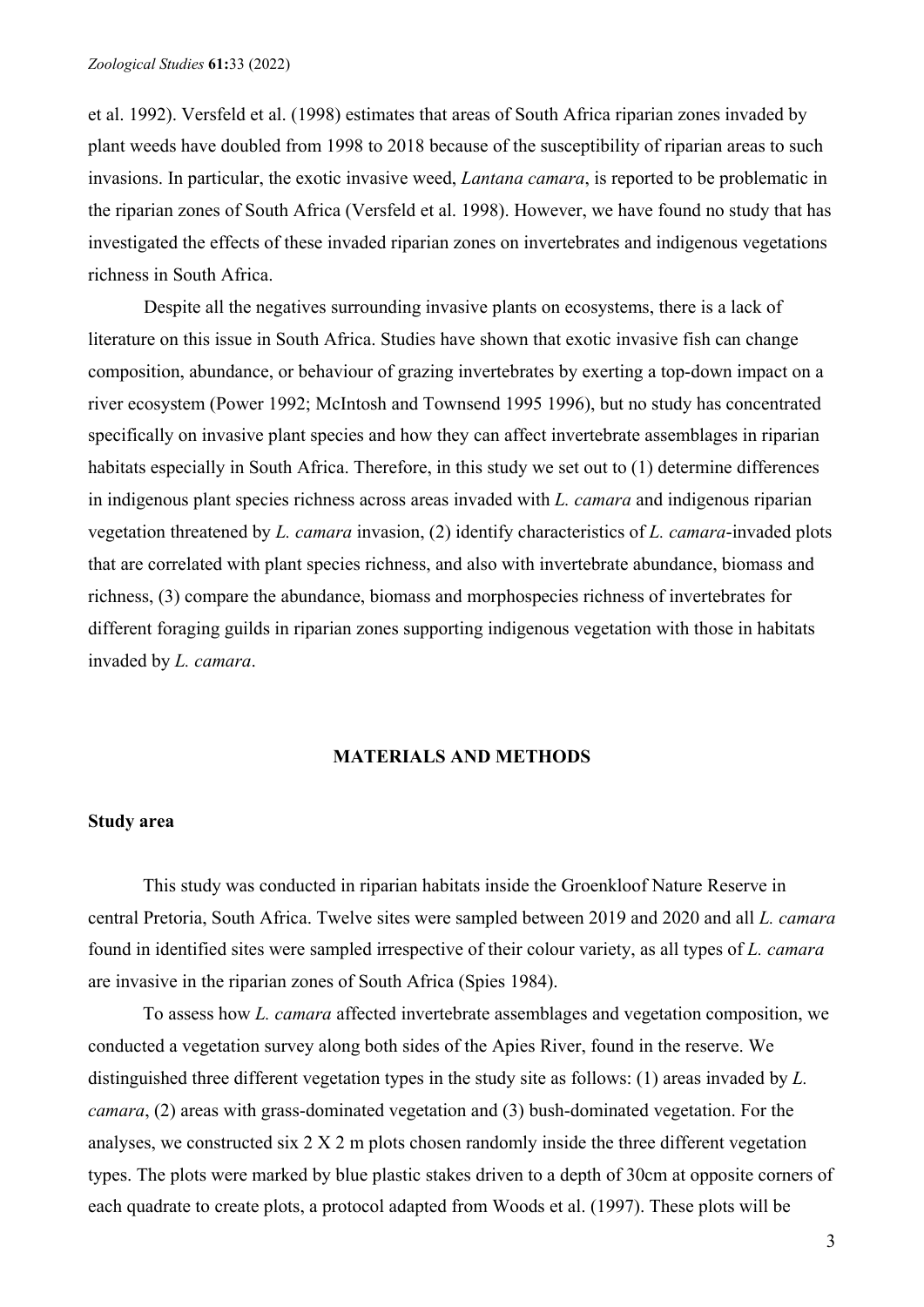referred to as *L. camara*, bush-dominated and grass-dominated plots. Between 1 and 5 October 2019, we measured the surface areas invaded by *L. camara* using a Global Positioning System (GPS). The size of the *L. camara*-invaded areas ranged from 40–400 m<sup>2</sup>, the smallest one was 10 m  $\times$  4 m, and this range represents the level of infestation found inside the Reserve (GNR report 2004). Data were collected inside the  $2 \times 2$  m plots, and the plots were strategically placed away from adjacent collection plots to avoid collection bias.

## **Vegetation sampling**

We recorded plant species in each plot in the Spring (October–November 2019) and the Summer (January–February 2020) to include species with different phenology. The number of plant species was recorded within each  $2 \times 2$  m plot to assess species richness for the understory and bush layers. We estimated the Above Ground Biomass (AGB) of *L. camara* by measuring the shoot-base of all shoots inside each plot using the shoot-base diameters (Verwijst and Telenius 1999; Gerber et al. 2008; Guendehou et al. 2012).

We recorded few indigenous plant species *Ehretia rigida* (*n* = 8), *Azolla filiculoides* (*n* = 3), *Certophyllum demersum* (*n* = 5); *Senna didymobotrya* (*n* = 2) inside the *L. camara* patches. Also, plants common inside the reserve such as *Paraserianthes lophantha*  $(n = 2)$ ; *Dipogon lignosus*  $(n = 1)$ 3) and *Rhynchosia ferulifolia* (*n* = 4) were rarely recorded inside the *L. camara* patches, probably because they could not compete with the *L.camara* for resources.

## **Invertebrate sampling**

To assess invertebrate biodiversity, we used two standardised collecting methods, pitfall traps that are more suited to ground dwelling invertebrates and window traps for flying insects (Gerber et al. 2008; Moretti et al. 2004).

We used 18 window traps (for flying insects; made with  $23 \times 20$  cm polycarbonate sheets painted with a neutral colour of grey, placed 1.5 m above ground level) and 18 pitfall traps (for ground dwelling invertebrates; made from 9 cm diameter  $\times$  12 cm depth plastic cups) to capture individuals that were moving, but at different heights (to also target invertebrates moving on leaves or grass that might fall inside the traps on the ground due to winds). This was to compare invertebrate assemblages in *L. camara* invaded vegetation, grassland and bushland vegetation. The traps were half filled with a solution of water, salt and soap (Karlsson et al. 2017) and were checked and emptied once a week throughout the study for four weeks.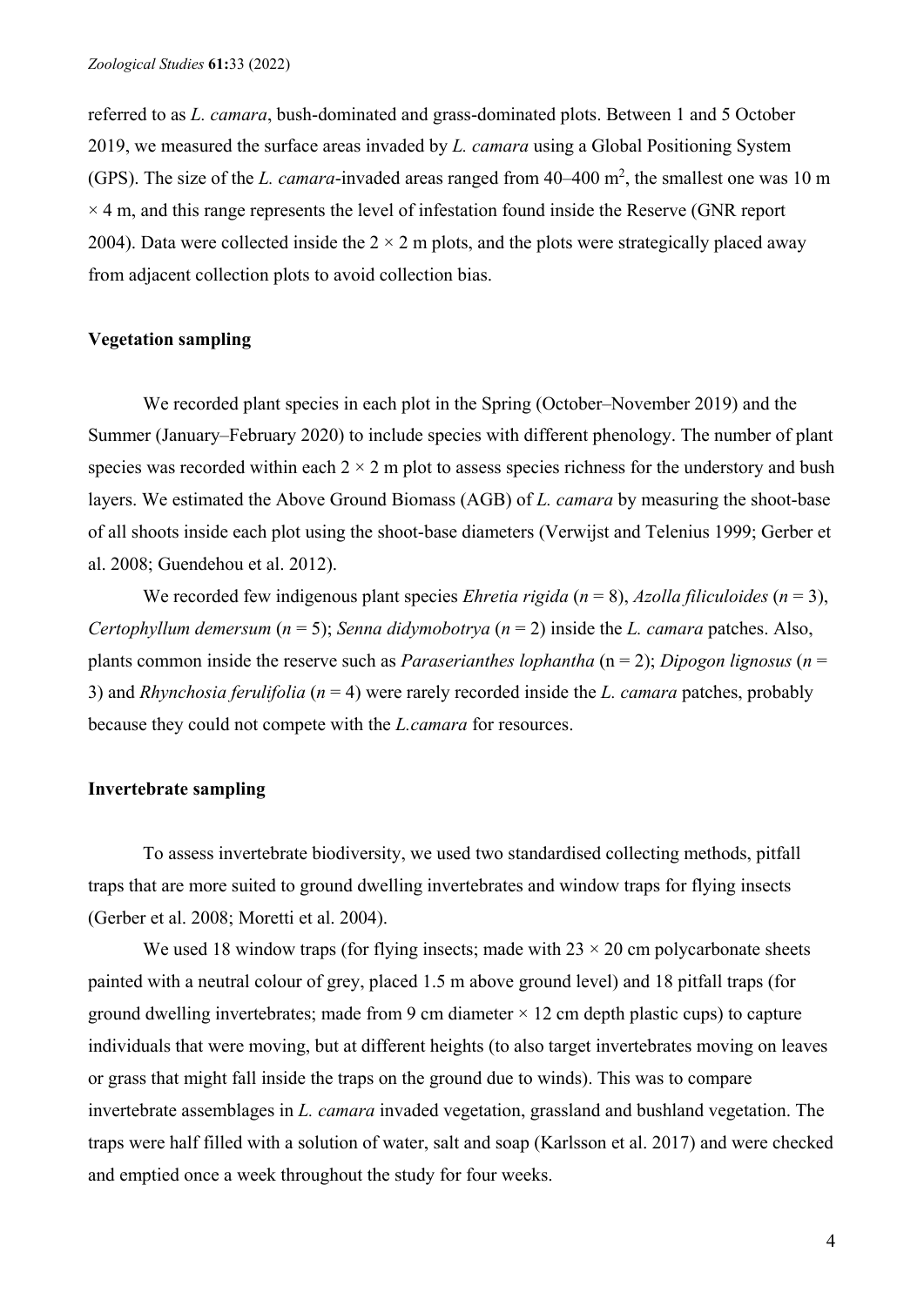To determine the biomass of the captured individuals we first sorted the invertebrates into taxonomic groups and dried them for 16 hours at 60°C (Butler et al. 2018). Invertebrates were pooled within taxonomic groups based on their predominant feeding modes as herbivores, predators and detrivores for analysis purposes and finally recorded as taxa to accommodate the morphospecies. As with most invertebrate trapping studies, in our study the taxonomic groups were used to class the invertebrates after feeding guilds data was recorded (Bersosa et al. 2019; Park and Huh 2018; Saunders et al. 2021).

The study obtained permission to capture invertebrates from the Tshwane Metropolitan Municipality (Permit number: GNR 2019/20).

#### **Data Analysis**

The data set was highly skewed (Shapiro-Wilk test) and did not meet the assumption of normality, therefore we used nonparametric statistical tests for the hypothesis testing. We first assessed how vegetation type affects plant species richness using a generalised linear model (GLM) with a Poisson distribution. We further ran a series of Spearman's rank correlation tests to ascertain the relationships between plant species richness and each of *L. camara* above ground mass, shoot density, and the size of a *L. camara* invaded area. The same tests considered the relationship between *L. camara* biomass and each of *L. camara* density and *L. camara*-invaded area size.

Abundance, morphospecies richness and biomass of invertebrates were analysed separately as response variables; vegetation type, feeding guilds (and their interactions) were set as main effect predictor variables. For all models, we included sites as a covariate to account for the potential differences in trapping sites. The most appropriate model was selected based on the plot of the residuals against the fitted values (Crawley 2007).

For all models, significance was determined using Wald  $(\chi^2)$  statistics and P-values were generated using Analysis of variance (ANOVA) (Matuschek et al. 2017). We also reported the estimates, standard error and Z-values for the levels of the fixed predictors. We used Fisher's LSD post hoc tests to identify the influence of predictor variables on the dependent variables.

All statistical tests were performed using R Statistical Software (www.r-project.org, R version 4.1.0 (2021-05-18) and the level of statistical significance was set at  $P \le 0.05$ . Data visualisation graphs were produced using the GGplot2 package in the R software.

#### **RESULTS**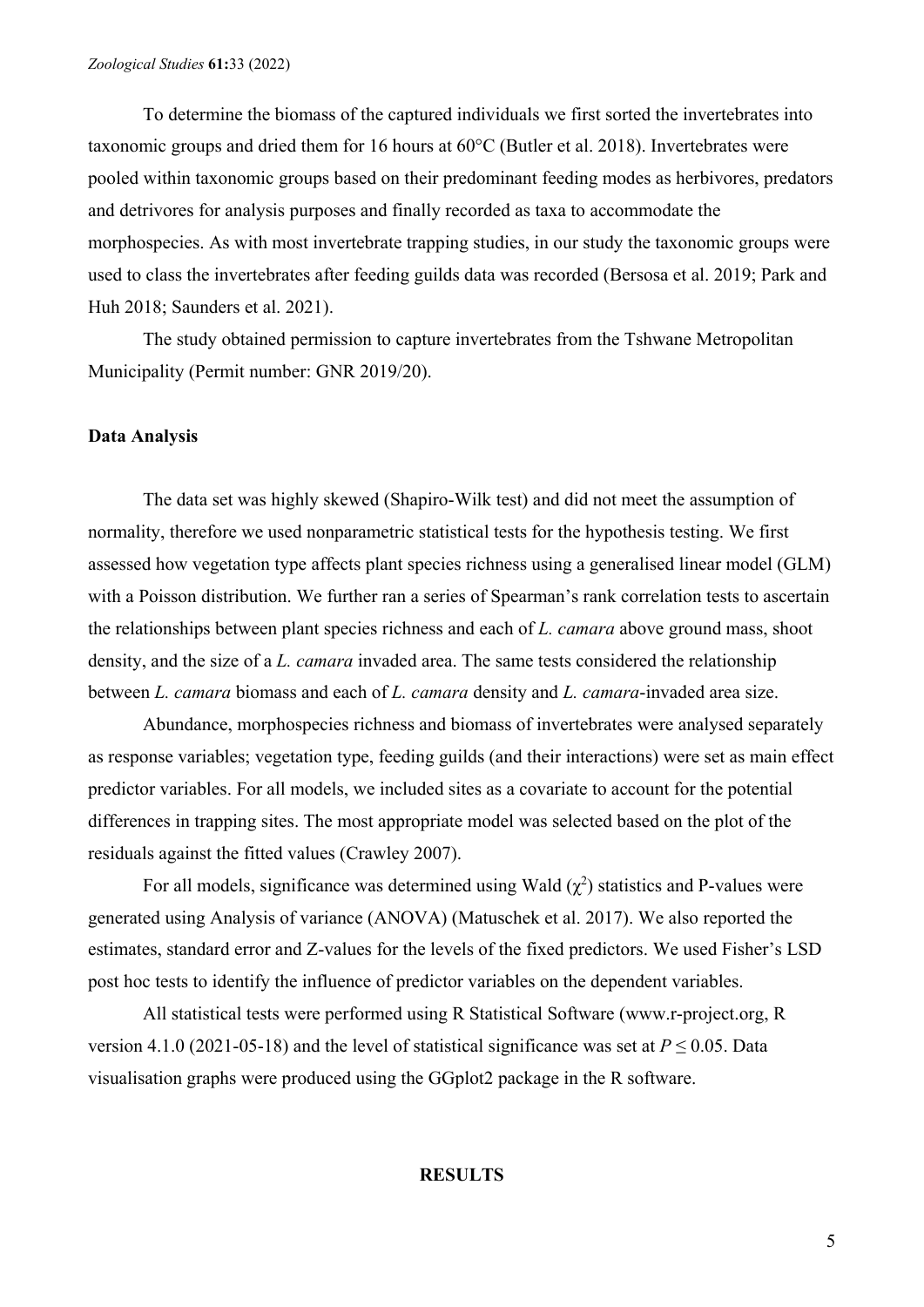## **Invertebrates Assemblage**

We collected a total of 1,086 individual invertebrates during the sampling period across the study. Assemblages of invertebrate taxa recorded in the pitfall and window traps in the different vegetation types are given in table 1.

From table 1, each of Annelida, Mollusca and Nematoda are more abundant than Diptera. This could be explained by several facts. Annelids, especially earthworms, are previous reported as abundant (Edwards 1997). In a study on Annelids by Nxele et al. (2015), earthworms were reported to be most endemic in South African grassland. Freshwater snails, the only mollusk captured in our study has been reported to be dispersed by birds' feet and floods between bodies of water (Coughlan et al. 2017). Therefore, their abundance could be attributed to the abundance of birds in our study area (Parker 2014) and that freshwater snails tend to colonize freshwater environments (Strong et al. 1984). Nematodes are reported to be abundant in freshwater ecosystems, in particular free-living Nematodes were abundant in a similar environmental setup to ours in the Eastern Cape of South Africa (Marais and Swart 2014). Lastly, similar patterns of some invertebrates abundance were found in several historical studies conducted in South Africa (Kotze and Samways 1999; Nxele et al. 2015). However, these studies focused on specific invertebrates

The window traps had less diversity of invertebrate taxa particularly in the *L. camara* invaded plots as compared to the two indigenous vegetation plots (Table 1). Bush-dominated vegetation had the highest abundance of individuals totalling 634 followed by grass dominated vegetation with 252 individuals and the *L. camara*-dominated regions with 200 individuals. More individuals were captured in the pitfall traps as compared to the widow traps and Annelida was the most trapped taxa across all traps (Table 1). Insect larvae, Blattodea, and Diplura were not captured in any window traps in the *Lantana* plots. Moreover, Mollusca and Diptera were not found in the pitfall traps of the *Lantana* plots (Table 1).

Across the study detrivores were the most frequent captures (55–70%) and were dominant in the pitfall traps. Predators were the most frequent captures in the window traps (50–65%) but were generally less abundant in the pitfall traps. Herbivores were the most abundant captures in the pitfall traps (40–69%).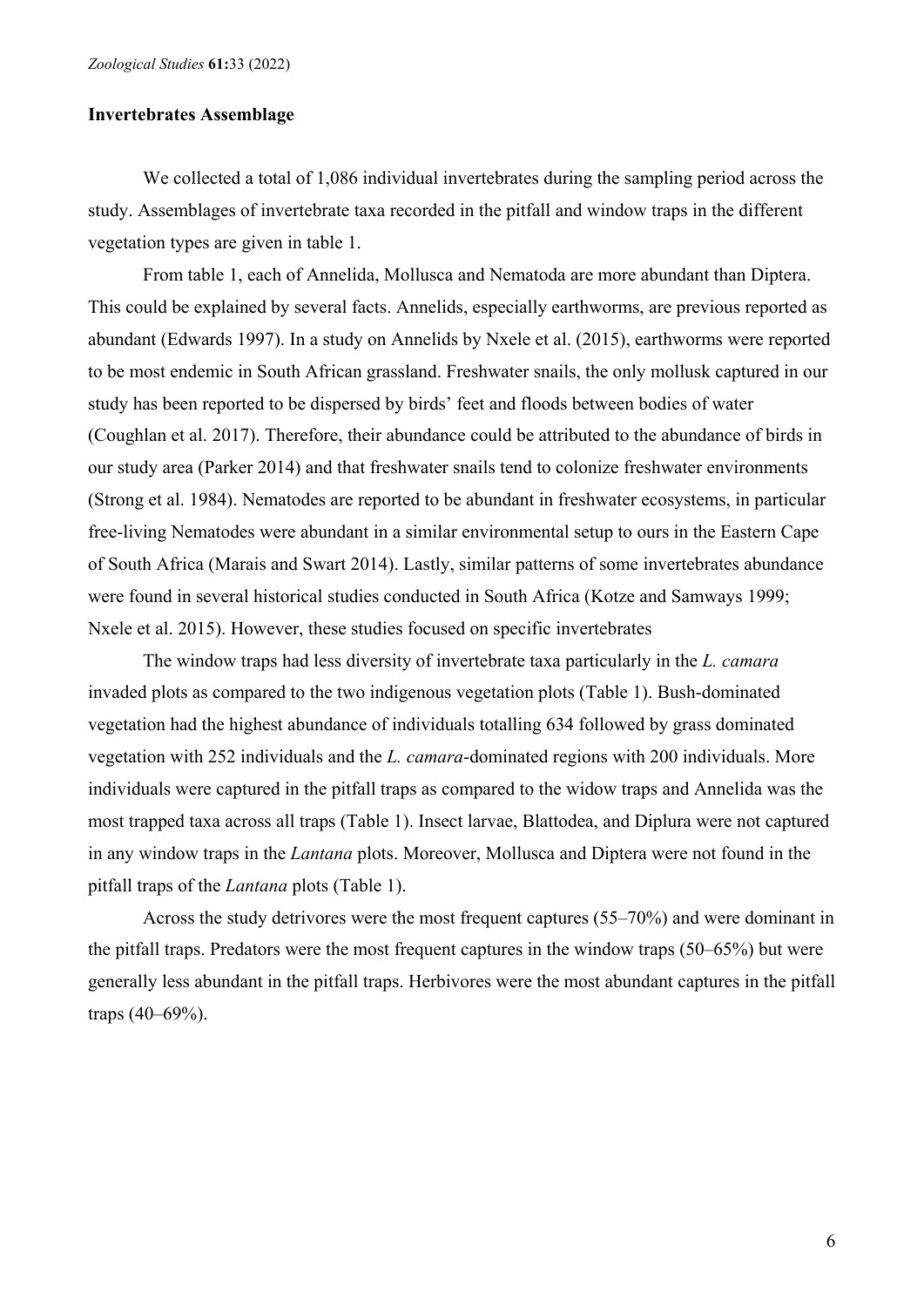| Taxa          | Windows traps  |                | Pitfall traps  |                         |            |                |       |
|---------------|----------------|----------------|----------------|-------------------------|------------|----------------|-------|
|               | <b>IGP</b>     | <b>IBP</b>     | ${\cal LP}$    | <b>IGP</b>              | <b>IBP</b> | LP             | Total |
| Mollusca      | 12             | 23             | $\overline{3}$ | $\overline{8}$          | 32         | NC             | 78    |
| Nematoda      | 8              | 14             | $\overline{4}$ | 9                       | 12         | 12             | 59    |
| Annelida      | 20             | 8              | 7              | 10                      | 41         | 3              | 89    |
| Arachnida     | 10             | 35             | 10             | 6                       | 12         | 3              | 76    |
| Isopoda       | 5              | $\overline{3}$ | 13             | 9                       | 13         | $\overline{2}$ | 45    |
| Hemiptera     | 3              | 6              | $\mathbf{1}$   | $\overline{4}$          | 13         | $\overline{4}$ | 31    |
| Coleoptera    | $\overline{c}$ | 12             | 5              | 6                       | 20         | 4              | 49    |
| Cephalopoda   | $\overline{c}$ | 7              | 5              | $8\,$                   | 21         | $\mathbf{1}$   | 44    |
| Isoptera      | $\overline{4}$ | 14             | 3              | $\overline{3}$          | 18         | 7              | 49    |
| Ephemeroptera | 7              | 12             | 7              | $\overline{2}$          | 12         | 6              | 46    |
| Mecoptera     | 6              | 8              | 8              | 9                       | 13         | 4              | 48    |
| Orthoptera    | 8              | 11             | 10             | 7                       | 10         | 5              | 51    |
| Insect larvae | $\overline{c}$ | 12             | NC             | $\overline{4}$          | 9          | 5              | 32    |
| Plecoptera    | $\mathbf{1}$   | 6              | $\mathbf{1}$   | 9                       | 9          | $\overline{2}$ | 28    |
| Dermaptera    | $\overline{c}$ | $\overline{4}$ | $\mathbf{1}$   | 9                       | 9          | 8              | 33    |
| Thysanoptera  | $\overline{2}$ | 12             | $\mathbf{1}$   | 8                       | 6          | $\mathbf{1}$   | 30    |
| Blattodea     | 6              | 5              | NC             | $\overline{4}$          | 33         | 12             | 60    |
| Amphipoda     | 6              | 5              | 7              | 5                       | 28         | 13             | 64    |
| Myriapoda     | $\overline{4}$ | 13             | $\overline{3}$ | $\overline{\mathbf{3}}$ | 41         | 6              | 70    |
| Diplura       | 3              | 6              | NC             | 3                       | 17         | 6              | 35    |
| Diptera       | 3              | 12             | $\mathbf{1}$   | $\overline{3}$          | 12         | NC             | 31    |
| Psocoptera    | $\overline{4}$ | $\overline{2}$ | $\mathbf{1}$   | 3                       | 23         | 5              | 38    |
| Total         | 120            | 230            | 91             | 132                     | 404        | 109            | 1086  |

**Table 1.** Assemblage of invertebrate's taxa (N=1086) recorded in pitfall and window traps and vegetation types inside the Groenkloof Nature Reserve, South Africa

NC = Not Captured, IBG = Indigenous Bush Plots, IGP = Indigenous Grass Plots, LP = *Lantana* Plots.

## **Plant species richness**

Species richness varied amongst sites  $(\chi^2_{5} = 1.84, P \le 0.001)$ . In addition, the highest species richness was found in the grass-dominated plots followed by bush-dominated plots even though the difference was marginal. The *L. camara*-invaded plots had the lowest species richness (Fig. 1). Overall, within the *L. camara* plots the Spearman's rank test revealed a negative relationship between plant species richness and *L. camara* above ground mass (*R*<sup>s</sup> = -0.740; *P* = 0.020); between plant species richness and *L. camara* shoot density  $(R_s = -0.748, P \le 0.001)$ . However, there was no association between plant species richness and the size of the *L. camara* invaded areas ( $P > 0.05$ ). There was a positive relationship between *L. camara* density and *L. camara* biomass (*R*<sup>s</sup> = 0.844, *P*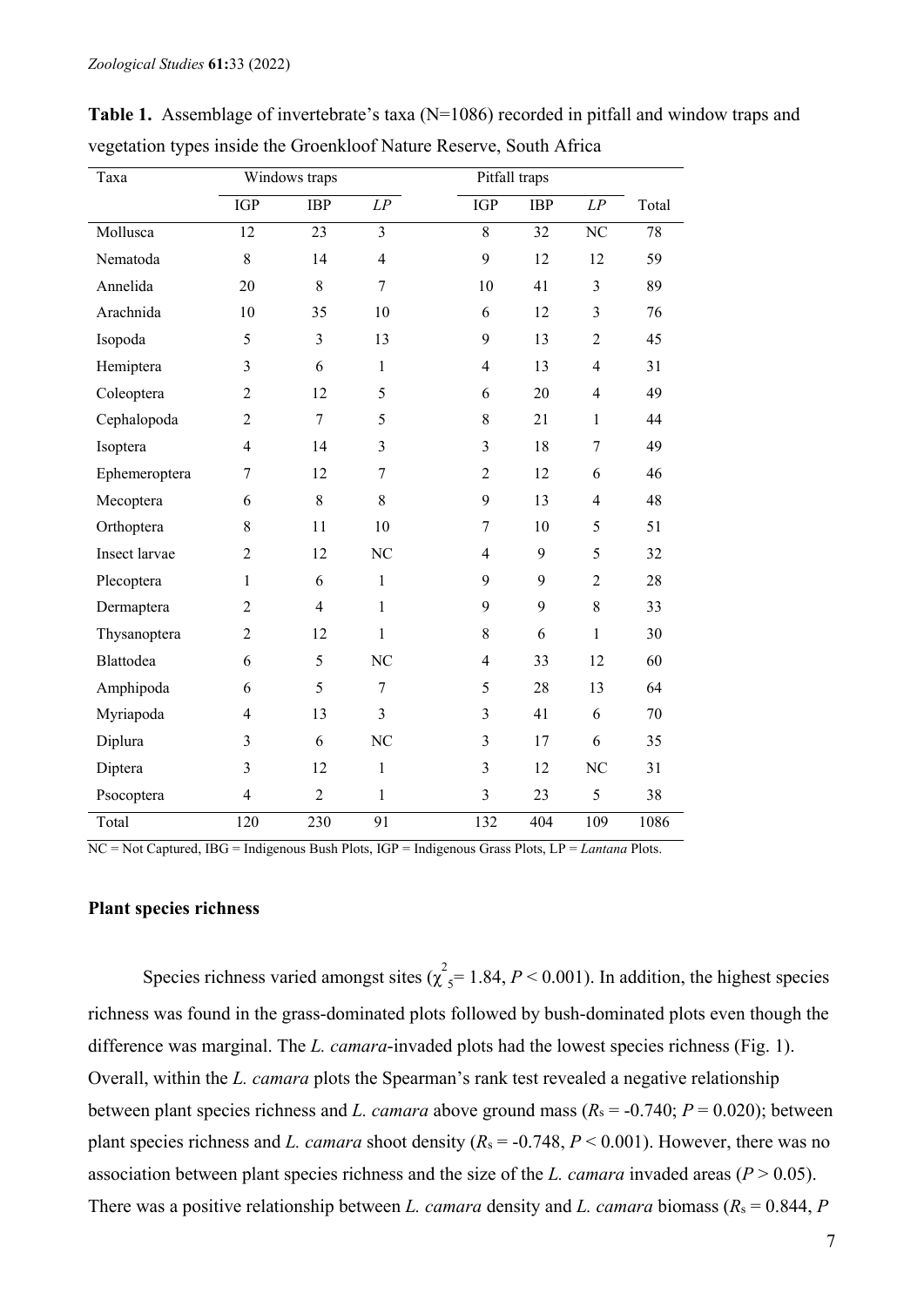= 0.003), but no association was found between *L. camara* density and the size of *L. camara*invaded areas  $(P > 0.05)$ .



**Fig. 1.** Mean *±* SE of species richness in the understory and the shrub layer of three different vegetation types.  $LP = L$ . *camara* plots,  $IBP = Indigenous bush-dominated plots and  $IGP =$$ Indigenous grass-dominated plots inside the Groenkloof Nature Reserve, South Africa.

## **Invertebrates Morphospecies, Abundance and Biomass**

## **Morphospecies richness**

Invertebrate morphospecies richness was significantly influenced by vegetation type  $(\chi^2)^2$ 1.45;  $P < 0.001$ ), feeding guild ( $\chi^2 = 4.2$ ; P < 0.001), site as a covariate ( $\chi^2 = 1.07$ ; P < 0.001), as well as the interaction between vegetation type and feeding guild ( $\chi^2 = 4.90$ ;  $P < 0.001$ ). The highest morphospecies richness was recorded for predators in the grass-dominated vegetation. Interestingly, morphospecies richness of invertebrates was negligible for the *L. camara* plots across the study particularly for herbivores (Fig. 2A). Except for detrivores, all the feeding guilds had the highest morphospecies richness in grass-dominated vegetation, whereas the lowest richness was in the *Lantana* plots (Fig. 2A).

Significant differences were found for invertebrate morphospecies richness across all vegetation types and feeding guilds and site as a covariate. In addition there were also significant differences found for the interactions between vegetation types indigenous grass plots; *Lantana* plots and detrivores; also for indigenous grass plots and herbivores and predators, but no significant differences were found for the interaction between vegetation type *Lantana* plots and feeding guilds herbivores and predators (Table 2).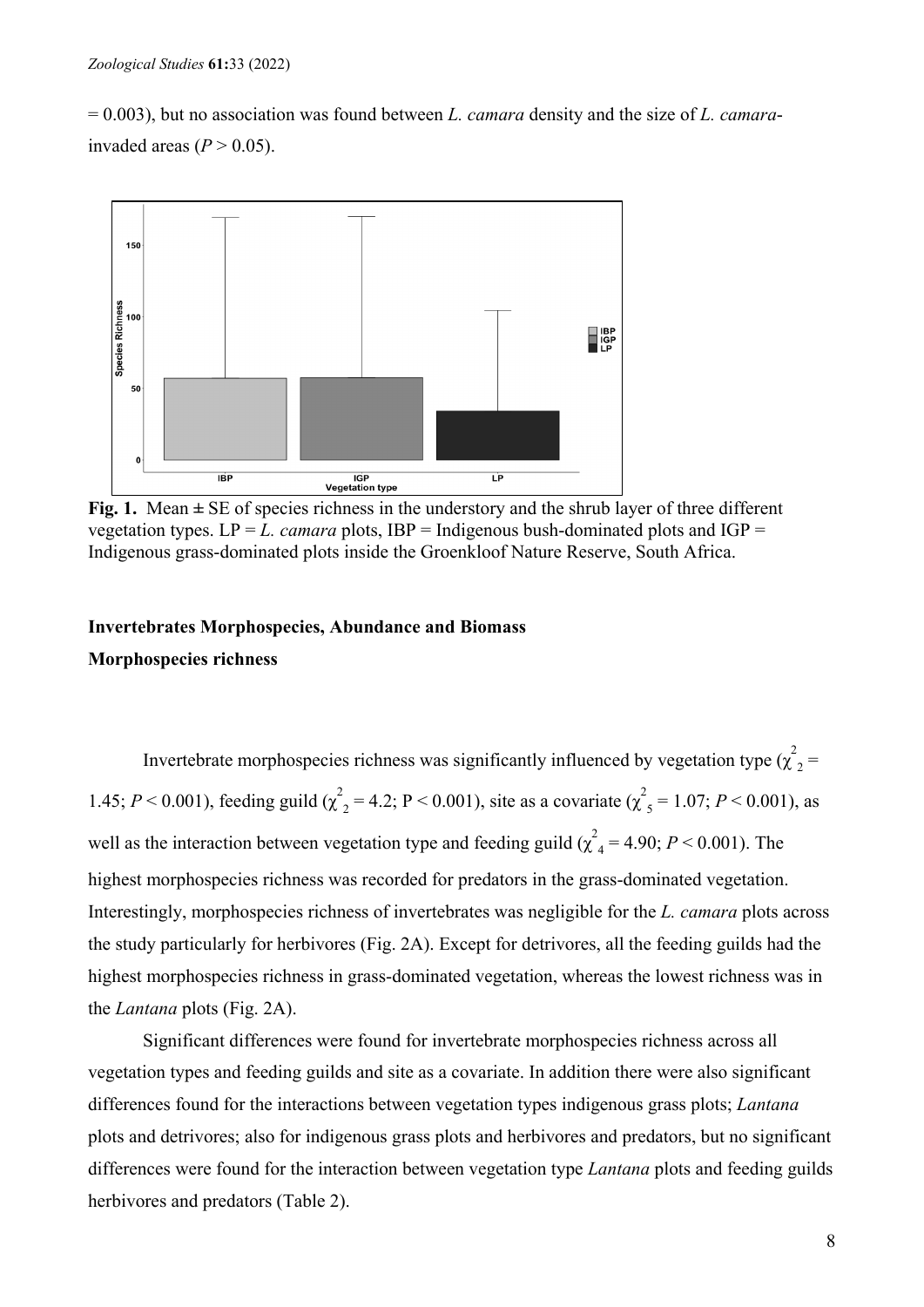**Table 2.** Output of a GLM model showing the influence of vegetation type, feeding guilds and site as a covariate on morphospecies richness of invertebrates (N=1086) inside the Groenkloof Nature

| Reserve, South Africa |
|-----------------------|
| $T = 11$              |

| Variables                                      | Estimate | SE    | Z value   | $P$ value      |
|------------------------------------------------|----------|-------|-----------|----------------|
| Vegetation type: IBP                           | 5.569    | 0.013 | 423.187   | $P < 0.001***$ |
| Vegetation type: IGP                           | 5.797    | 0.011 | 490.681   | $P < 0.001***$ |
| Vegetation type: LP                            | 5.290    | 0.015 | 351.816   | $P < 0.001***$ |
| Feeding guild: detrivores                      | $-2.494$ | 0.122 | $-20.371$ | $P < 0.001***$ |
| Feeding guild: herbivores                      | $-3.396$ | 0.190 | $-17.848$ | $P < 0.001***$ |
| Feeding guilt: predators                       | $-1.853$ | 0.090 | $-20.547$ | $P < 0.001***$ |
| Site                                           | $-1.835$ | 0.021 | $-85.581$ | $P < 0.001***$ |
| Vegetation type: IGP Feeding guild: detrivores | $-0.242$ | 0.171 | $-1.415$  | $P = 0.015**$  |
| Vegetation type: LP Feeding guild: detrivores  | 0.187    | 0.175 | 1.072     | $P = 0.028*$   |
| Vegetation type: IGP Feeding guild: herbivores | $-0.437$ | 0.153 | $-2.845$  | $P = 0.004**$  |
| Vegetation type: LP Feeding guild: herbivores  | $-0.280$ | 0.314 | $-0.894$  | $P = 0.371$    |
| Vegetation type: IGP Feeding guilt: predators  | 0.377    | 0.109 | 3.428     | $P = 0.000**$  |
| Vegetation type: LP Feeding guilt: predators   | 0.223    | 0.242 | 0.923     | $P = 0.356$    |

 $LP = L$ . *camara* plots; IBP = Indigenous bush-dominated plots; IGP = Indigenous grass-dominated plots.

## **Abundance**

Across the study, invertebrates abundance differed between the sampled sites ( $\chi^2$ <sub>5</sub> = 4.37, *P*  $\leq$  0.001). Furthermore, invertebrate abundance was influenced by vegetation type ( $\chi^2$ <sub>2</sub> = 1.48; *P*  $\leq$ 0.001); feeding guild ( $\chi^2 = 1.96$ , *P* < 0.001); site ( $\chi^2 = 5.22$ ; *P* < 0.001) and the interaction between vegetation type and feeding guilds  $(\chi^2_{4} = 4.36; P \le 0.001)$ . The highest invertebrate abundances were in bush-dominated plots, followed by grass-dominated plots and fewer invertebrates were found in *L. camara*-invaded plots. Moreover, the most abundant feeding guild across the study were detrivores, even though detrivores were least abundant in the *L. camaradominated* plots as compared to the grass and bush-dominated plots respectively (Fig. 2 B).

For abundance as a response variable, significant differences were found for all vegetation type, feeding guild, site as a covariate and the interactions between vegetation types IGP, LP and feeding guild for both detrivores and predators (Table 3), but no significant difference was found between vegetation types IGP, LP and feeding guild for the herbivores (Table 3).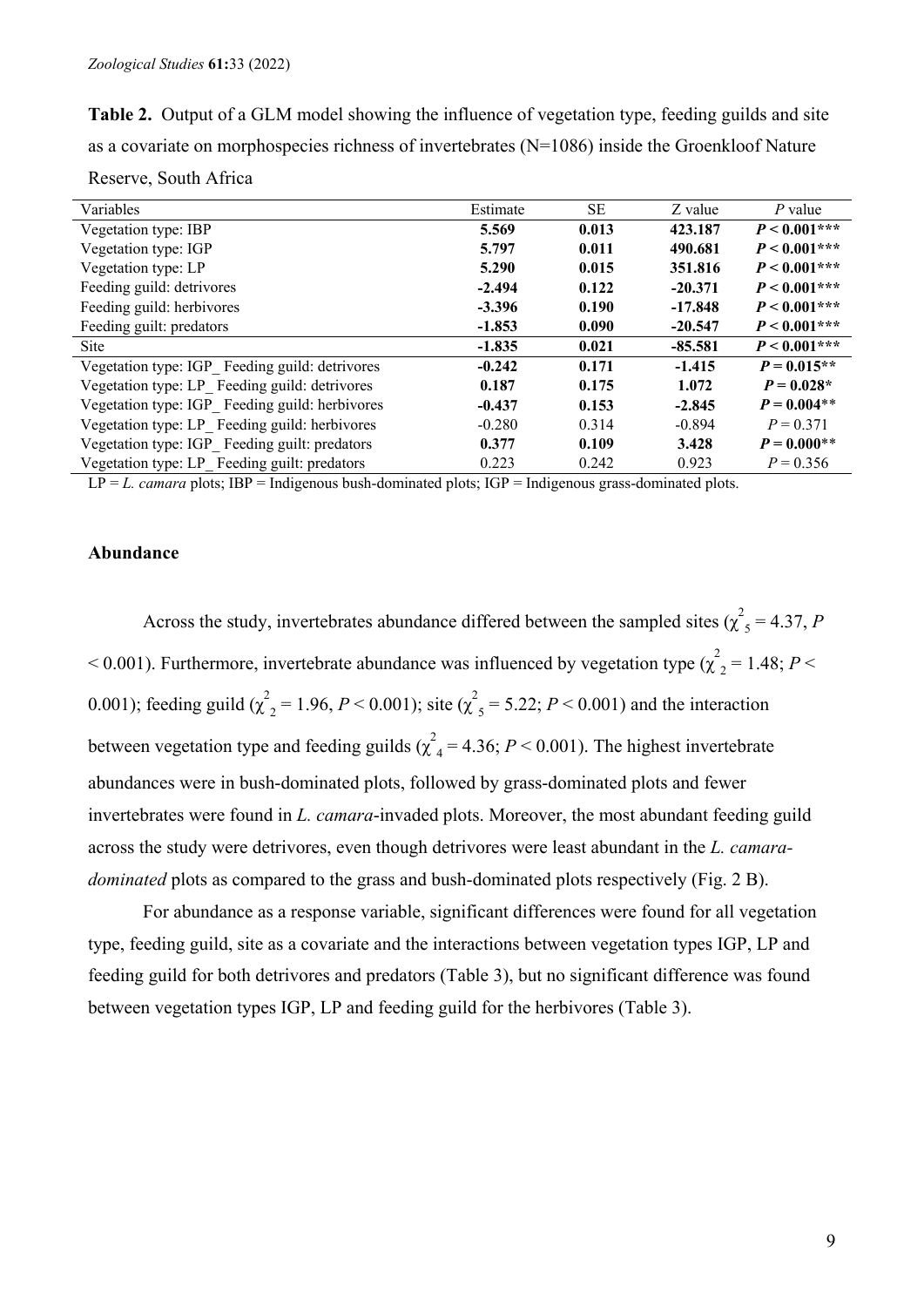| Variables                                      | Estimate | <b>SE</b> | Z value   | $P$ value       |
|------------------------------------------------|----------|-----------|-----------|-----------------|
| Vegetation type: IBP                           | 5.023    | 0.012     | 391.734   | $P < 0.001$ *** |
| Vegetation type: IGP                           | 5.252    | 0.011     | 459.087   | $P < 0.001$ *** |
| Vegetation type: LP                            | 4.744    | 0.014     | 321.818   | $P < 0.001$ *** |
| Feeding guild: detrivores                      | 0.088    | 0.017     | 4.972     | $P < 0.001$ *** |
| Feeding guild: herbivores                      | $-3.876$ | 0.090     | $-43.069$ | $P < 0.001$ *** |
| Feeding guilt: predators                       | $-1.990$ | 0.036     | $-53.810$ | $P < 0.001$ *** |
| Site                                           | 0.197    | 0.027     | 7.115     | $P < 0.001$ *** |
| Vegetation type: IGP Feeding guild: detrivores | $-0.583$ | 0.025     | $-22.686$ | $P < 0.001$ *** |
| Vegetation type: LP Feeding guild: detrivores  | $-0.639$ | 0.030     | $-21.189$ | $P < 0.001$ *** |
| Vegetation type: IGP Feeding guild: herbivores | $-0.094$ | 0.123     | $-0.770$  | $P = 0.441$     |
| Vegetation type: LP Feeding guild: herbivores  | $-0.175$ | 0.144     | $-1.215$  | $P = 0.224$     |
| Vegetation type: IGP Feeding guilt: predators  | 0.203    | 0.047     | 4.264     | $P < 0.001$ *** |
| Vegetation type: LP Feeding guilt: predators   | 0.294    | 0.052     | 5.595     | $P < 0.001$ *** |

**Table 3.** Output of a GLM model showing the influence of vegetation type, feeding guilds on invertebrates Abundance ( $N = 1086$ ) inside the Groenkloof Nature Reserve, South Africa

LP = *L. camara* plots; IBP = Indigenous bush-dominated plots; IGP = Indigenous grass-dominated plots.

## **Biomass**

Vegetation type ( $\chi^2 = 22.26$ ;  $P < 0.001$ ) and feeding guilds ( $\chi^2 = 13.43$ ;  $P < 0.001$ ) had a significant influence on biomass of invertebrates. However, neither interaction between vegetation type and feeding guild ( $\chi^2 = 8.07$ ; *P* = 0.232) nor site as a covariate ( $\chi^2 = 2.62$ ; *P* = 0.105) predicted the biomass of invertebrates. The effect of vegetation type on biomass of invertebrates was the lowest in the *Lantana* vegetation type across all feeding guilds, in addition predator biomass was negligible across all vegetation types with the least biomass in the *Lantana* vegetation type (Fig. 2C).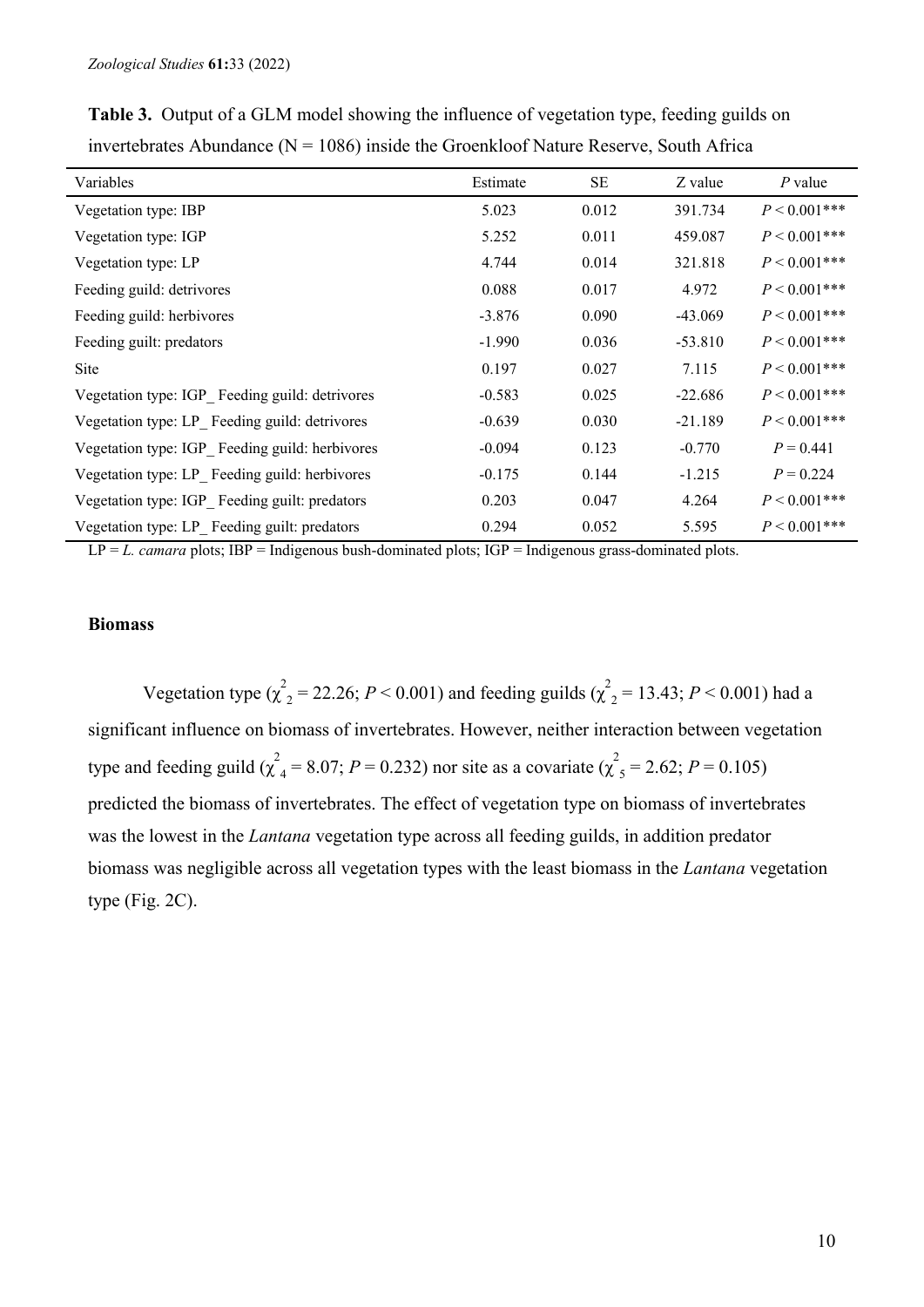

**Fig. 2.** Mean *±* SE of morphospecies richness (top left), abundance (top right) and biomass (bottom left) of invertebrate recorded in pitfall and window traps in the three different vegetation types in the Groenkloof Nature Reserve. Means are shown for all invertebrates, herbivores, predators and detrivores.  $LP = L$ . *camara* plots;  $IBP = Indigenous bush-dominated plots$ ;  $IGP =$ Indigenous grass-dominated plots.

#### **DISCUSSION**

The Riparian zones invaded by *L. camara* inside the Groenkloof Nature Reserve support lower number of plant species. These zones also support lower numbers, biomass and morphospecies richness of invertebrates. Mungi et al. (2020) has associated *L. camara* with loss of large expanses of indigenous vegetation, also Sharma et al. (2007) reported a loss of 160,000 ha of indigenous vegetation in Hawaii because of this invader species. Therefore, the lower plant species numbers supported in the *L. camara* invaded areas found in our study was not surprising. Furthermore, a study by Vivrette and Muller (1997) reported *L. camara* to reduce the suitability of soil for indigenous plant species to grow and flourish by secreting salts. However, while this was not tested in our study, this could explain the lower plant species numbers found. The association found in this study between 1) indigenous plant species richness and *L. camara* shoot density and above ground mass, 2) *L. camara* biomass and *L. camara* density, and 3) both invertebrate abundance and morphospecies richness with indigenous plant species richness suggest that there is a link between the replacement of indigenous plant species by exotic invasive *L. camara* species and the negative impact of this on invertebrate assemblages (Gerber et al. 2008).

The *L. camara* invasions in South Africa have been reported to decreased invertebrate diversity by Samways et al. (1996). Likewise, in our study some invertebrate taxa found in the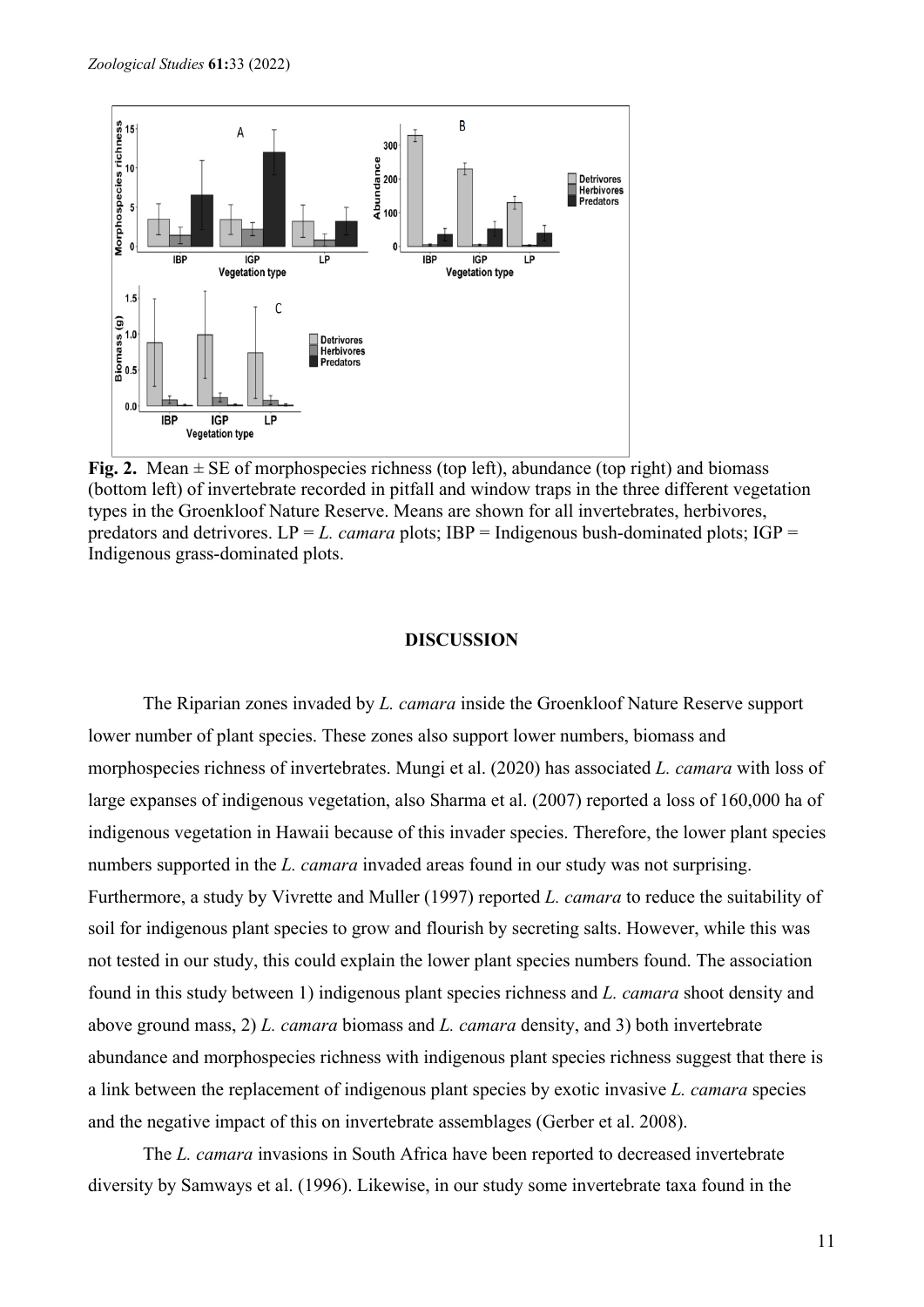indigenous vegetation were not found in the vegetation dominated by *Lantana* (See Table 1). In addition, Tanner et al. (2013) reported all functional feeding groups to be less abundant in plots threatened by the invasive plant species jewel weed (*Impatiens glandulifera*) in the United Kingdom. We also found the lowest number of invertebrates in the *L. camara* vegetation as compared to the bush and grass-dominated vegetation across the two trap types (See table 1). This shows how invertebrates in our study avoided the invaded plots (Table 1). Consistent with our findings, but in a laboratory setup, Reynolds et al. (1986) reported 100% mortality in subgroups of tobacco caterpillar (*Spodoptera litura*) fed with castor leaves treated with a 40% concentration of *L. camara* leave extract.

## **Morphospecies richness**

Morphospecies richness of predators were highest in grass-dominated plots across the study, followed by the bush-dominated and *L. camara* invaded habitats, this is probably because spiders under the Arachnida taxa, was the third most captured predators in our study preferred the grassdominated vegetation. In addition, according to a South African National Survey Arachnida are endemic to the grassland biome (Hadaad et al. 2013), as found in our study.

The negligible morphospecies richness of herbivores observed in our study, more so in the *L.camara* vegetation, could be because this exotic plant is highly unpalatable to herbivorous invertebrates. Similar patterns were observed in Europe, where the exotic species *Fallopia* was never damaged by invertebrate herbivores in a similar study (Gerber et al. 2008).

The insignificant differences found for the interaction between vegetation types LP and feeding guilds herbivores and predators for morphospecies richness could not be explained by our study since lots of factors contribute to interactions in most statistical models, but, since the highest morphospecies richness was for predators in the grassland vegetation, this insignificant results could be attributed to lower morphospecies richness figures for LP herbivores and predators (Fig. 2A). However, statistical insignificant does not mean biologically insignificant especially when interactions are concerned.

Predators in our study differed in morphospecies richness among vegetation types but not in abundance or biomass.

#### **Abundance**

*L. camara* significantly influenced invertebrate abundance for the different vegetation types (Figure 2B). That the *L. camara* invaded plots had the least abundance, especially with regard to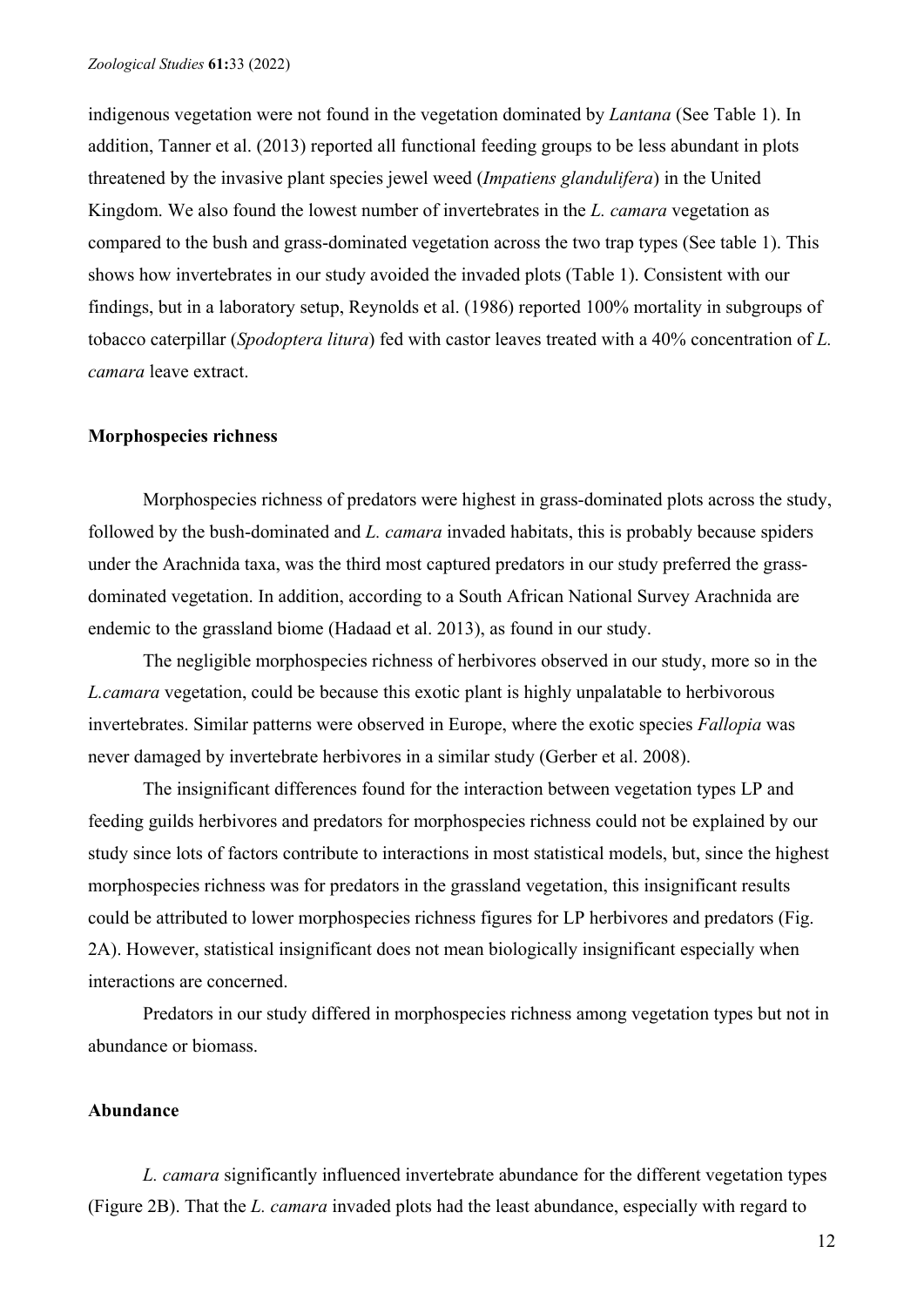detrivores, was not surprising. Invasive species typically cover an area extensively (Daniels and Larson 2020) and extensive cover by one plant species has been associated with unsuitable conditions for detritus invertebrate colonization (Palmer et al. 2004).

Indigenous bush can also form extensive cover, however, this was not the case with our study took as it took place during a very dry period and only invasive trees and weeds, such as *L. camara,* were flourishing during the study period because of their drought tolerant characteristics (Gunasekara and Ranwala 2018).

The significant differences found for abundance as a response variable across all predictor variables except between vegetation types: IGP and LP and the feeding guild of herbivores (Table 3) show that vegetation type and feeding guild are significant factors in invertebrate assemblages and abundance in the ecosystem. Herrera and Dudley (2003) also reported vegetation type as a significant factor when it comes to reducing the abundance of and diversity of invertebrates in riparian ecosystems where the aggressive invasive *Arundo donax* occurs in Centra California.

However, the lack of differences in abundance between vegetation types: IGP and LP and the feeding guild of herbivores could be attributed to food availability. Naturally there will be more food for herbivores in the *L. camara* and bush-dominated plots than in the grass-dominated plots. This could explain the lack of herbivores in these two vegetation types.

The higher abundance of detrivores found from our study (Fig. 2A), especially in bushdominated plots, highlights the possible shade and food requirements by detrivores for survival. Bush-dominated vegetation provides more shade, and greater amounts of the foliage and dead material preferred by these detritus feeders, as compared to those dominated by grass vegetation. Surprisingly, detrivores were less abundant in the *L. camara* vegetation irrespective of the shady character of the understory. This could be because of the dense layers formed due to the low decomposition rate of *L. camara,* as is typical of invasive plant species.

#### **Biomass**

The exotic *L. camara* may be less palatable to many native herbivores, that will neglect these plots in search for food, as many non-insect invertebrates captured by our study were predators. This could reduce predator biomass in the *L. camara*-dominated vegetation.

Overall, our study revealed how *L. camara* affects invertebrates in the riparian zones inside the GNR. Even though there are several studies that investigate how invasive plants influence biodiversity, studies on how these invasive influence invertebrates' feeding guilds and assemblage and how they affect other animals that utilise arthropods as their food source are lacking in Africa (Tallamy 2004).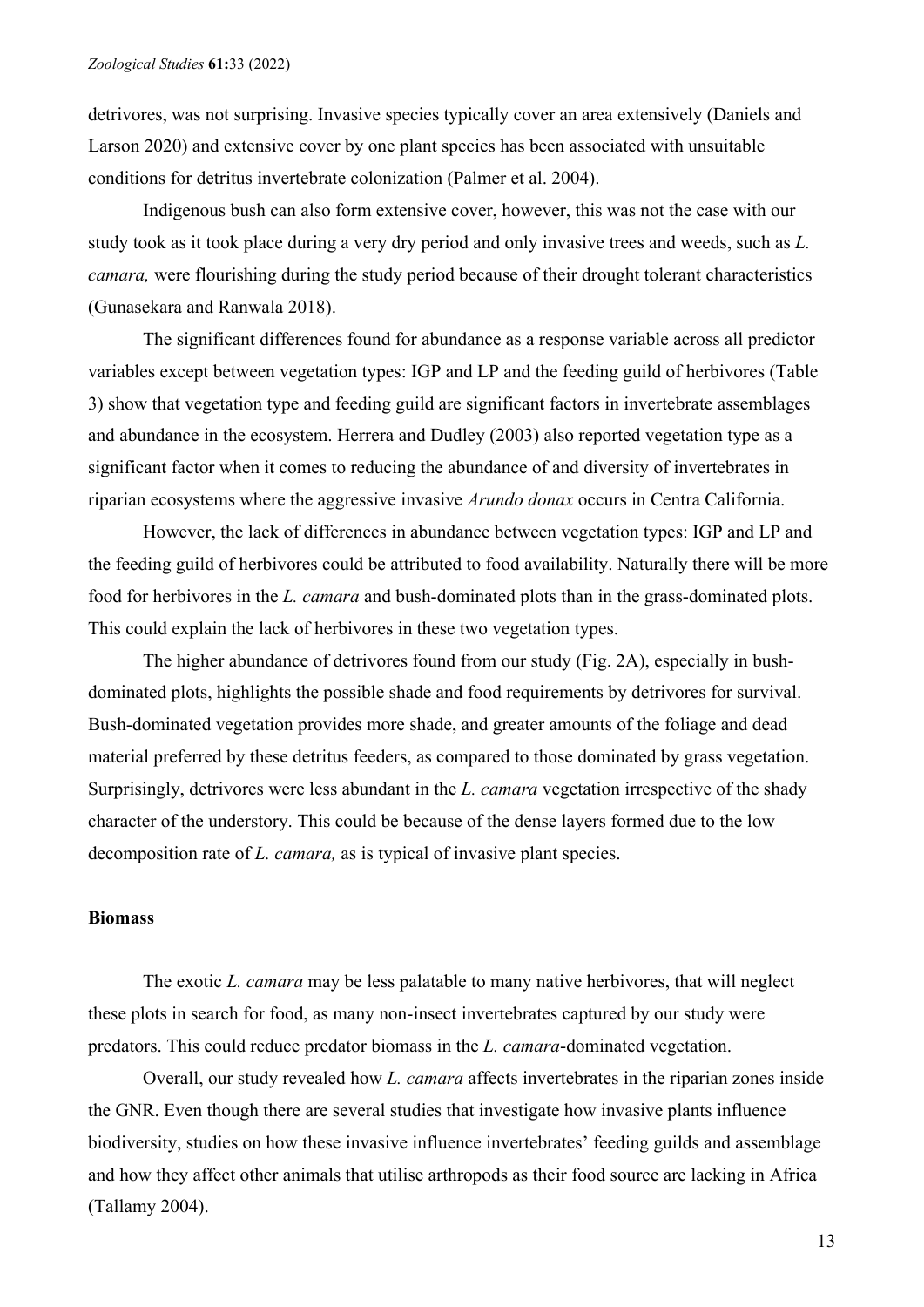Our results showed that *L. camara* not only alters morphospecies richness and abundance of invertebrates but also has an influence on the productivity of riparian habitats in terms of invertebrate biomass (Gerber et al. 2008). Invasions of riparian zones by exotic plants affects the ecosystems especially for invertebrates. This is a problem since invertebrate numbers and biomass have important implications for the earth's ecosystems. For example, invertebrates provide supporting services for primary production indirectly through nutrient cycling (Schindler et al. 2001).

## **Study Limitation**

The study was limited by the short collection period of invertebrates, further studies that will consider seasonal variations during invertebrates collections are recommended by this study to ascertain whether short collection period does represent an effective sampling of invertebrates in the study area.

## **CONCLUSIONS**

In conclusion, the effects of *L. camara* on riparian zones inside Groenkloof Nature Reserve suggests more and different management strategies that include focussing also on riparian zones to converse biodiversity holistically including invertebrates. Even though a complete removal of *L. camara* inside the reserve has been proven difficult, because a complete removal of established *L. camara* is a costly task, the benefits of removal out ways the costs as far as biodiversity is concerned, especially since the objective of protected areas is to conserve biodiversity.

**Acknowledgments:** We would like to thank the Groenkloof Nature Reserve interns from Tshwane University of Technology for assistance with field work, Ms Thulisile Gumede for coordinating the assistance every morning throughout the study. The authors declare no conflict of interest. This research was funded by The National Research Foundation of South Africa (Grant Number 131604).

**Authors' contributions:** All authors contributed to the study conception and design. Material preparation, data collection and analysis were performed by [Tlou Raphela]. The first draft of the manuscript was written by [Tlou Raphela] and all authors commented on previous versions of the manuscript. All authors read and approved the final manuscript.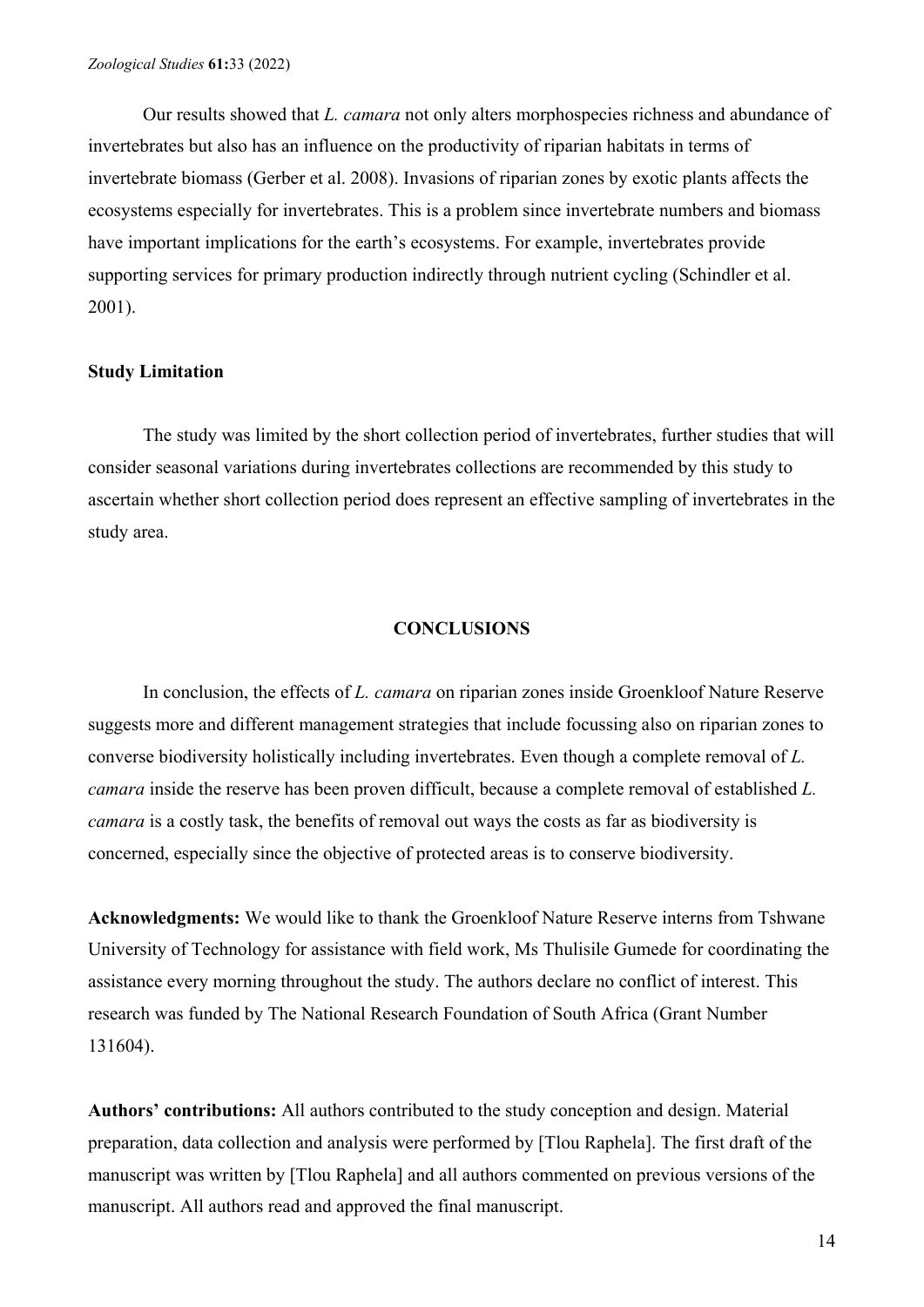**Competing interests:** The authors declare no conflict of interest.

**Availability of data and materials:** Data set used for this study is with the corresponding author and is available upon request

**Consent for publication:** Both Authors have given a concern to publish this manuscript.

**Ethical approval consent to participate:** Data collection used non-invasive methods, and acceptable methods for trapping invertebrates. The traps were filled with a solution made with soap, water and salt instead of harmful chemicals such as alcohol and ethynyl glycol. Fieldwork was done with the permission of the Management of the Groenkloof Nature Reserve Permit Number: GNR 2019/20.

## **REFERENCES**

- Barnes AD, Allen K, Kreft H, Corre MD, Jochum M, Veldkamp E, Clough Y, Daniel R, Darras K, Denmead LH, Haneda NF. 2017. Direct and cascading impacts of tropical land–use change on multi-trophic biodiversity. Nature ecology & Evolution **1(10):**1511–1519. doi:10.1038/s41559- 017-0275-7.
- Bersosa F, Calderón V, Sanchez R, Sarzosa M, Mátyás B. 2019. A study of biodiversity and water quality by analysing aquatic macroinvertebrates in the pasochoa wildlife refuge, Ecuador. Appl Ecol Env Res **17(2):**4949–4956. doi:10.15666/aeer/1702\_49494956.
- Butler OM, Rezaei Rashti M, Chen C. 2018. Influence of storage and drying methods on invertebrate elemental and isotopic measurements. Commun Soil Sci Plan **49(18):**2231–2237. doi:10.1080/00103624.2018.1499758.
- Coughlan NE, Kelly TC, Davenport J, Jansen MA. 2017. Up, up and away: Bird‐mediated ectozoochorous dispersal between aquatic environments. Freshwater Biol **62(4):**631–648. doi:10.1111/fwb.12894.
- Crawley MJ. 2007. The R Book. Imperial College London at Silwood Park, United Kingdom
- Daniels MK, Larson ER, 2020. Effects of forest windstorm disturbance on invasive plants in protected areas of southern Illinois, USA. J Ecol **108(1):**199–211. doi:10.1111/1365- 2745.13254.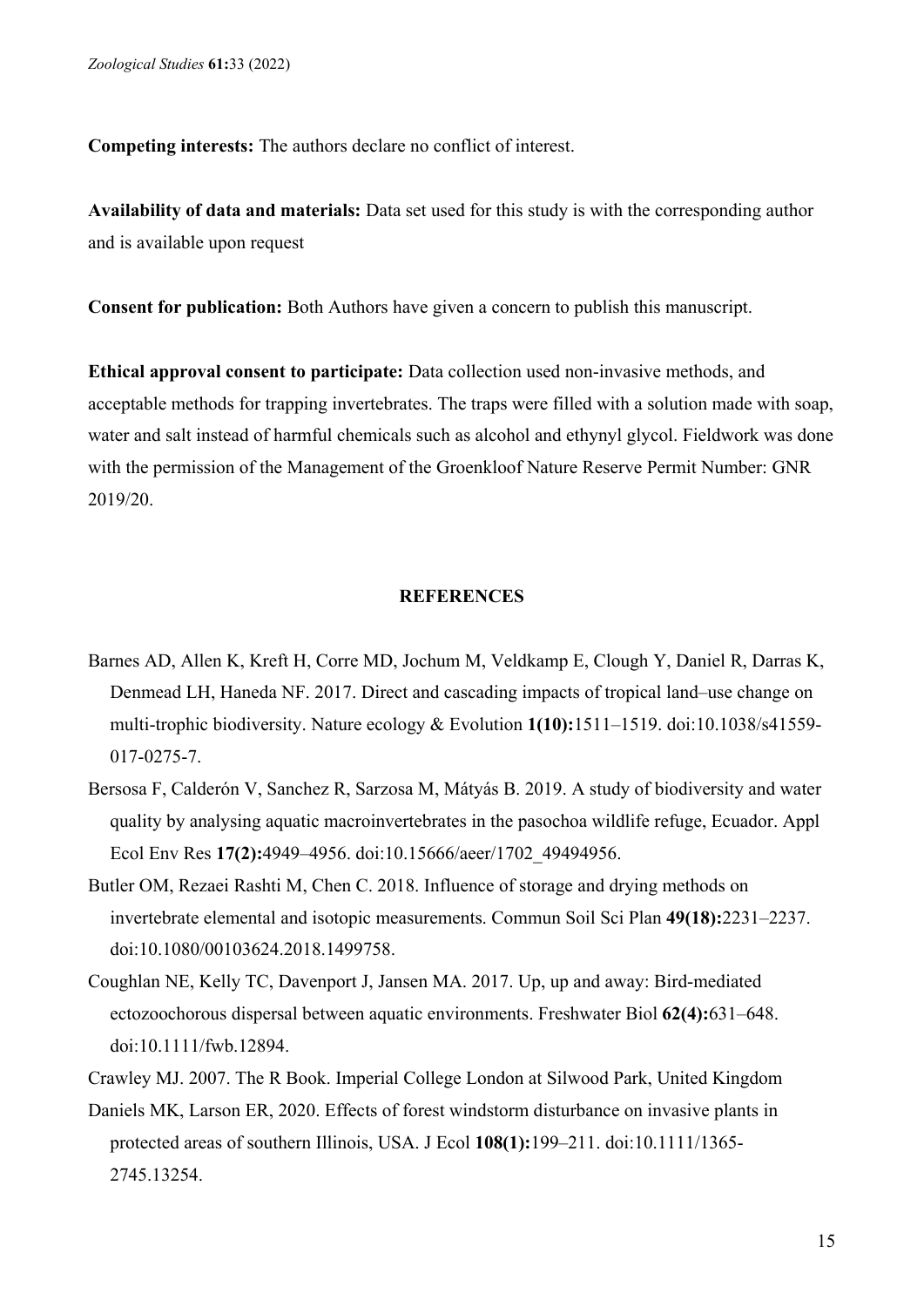- David P, Thebault E, Anneville O, Duyck, PF, Chapuis E, Loeuille N. 2017. Impacts of invasive species on food webs: a review of empirical data. Adv Ecol Res **56:**1–60. doi:10.1016/bs.aecr.2016.10.001.
- Dresseno A.L. Guido A. Balogianni V, Overbeck GE, 2018. Negative effects of an invasive grass, but not of native grasses, on plant species richness along a cover gradient. Austral Ecol **43(8):**949–954. doi:10.1111/aec.12644.

Edwards CA. 1997. Earthworm ecology. CRC press.

- Foster JG, Gervan CA, Coghill MG, Fraser LH, 2021. Are arthropod communities in grassland ecosystems affected by the abundance of an invasive plant? Oecologia **196(1):**1–2. doi:10.1007/s00442-020-04833-3.
- Gallardo B, Bacher S, Bradley B, Comín FA, Gallien L, Jeschke JM, Sorte CJ, Vilà M. 2019. InvasiBES: Understanding and managing the impacts of Invasive alien species on Biodiversity and Ecosystem Services. NeoBiota **50:**109–122. doi:10.3897/neobiota.50.35466.
- Gerber E, Krebs C, Murrell C, Moretti M, Rocklin R, Schaffner U. 2008. Exotic invasive knotweeds (*Fallopia* spp.) negatively affect native plant and invertebrate assemblages in European riparian habitats. Biol Conserv **141(3):**646–654. doi:10.1016/j.biocon.2007.12.009.
- Guendehou GHS, Lehtonen A, Moudachirou M, Mäkipää R, Sinsin B. 2012. Stem biomass and volume models of selected tropical tree species in West Africa. Southern Forests: A Journal of Forest Science **74(2):**77–88. doi:10.2989/20702620.2012.701432.
- Gunasekara CJ, Ranwala SM. 2018. Growth responses of lantana (*Lantana camara* L.) varieties to varying water availability and light conditions. J Natl Sci Found Sri Lanka **46:**69– 79.doi:10.4038/jnsfsr.v46i1.8266.
- Haddad CR, Dippenaar-Schoeman AS, Lyle R, Foord SH, Lotz LN. 2013. The faunistic diversity of spiders (Arachnida: Araneae) of the South African Grassland Biome. T Roy Soc S Afr **68(2):**97– 122. doi:10.1080/0035919X.2013.773267.
- Harris RJ, Toft RJ, Dugdale JS, Williams PA, Rees JS. 2004. Insect assemblages in a native (*kanuka-Kunzea ericoides*) and an invasive (*gorse-Ulex europaeus*) shrubland. New Zeal J Ecol **28:**35–47.
- Herrera AM, Dudley TL. 2003. Reduction of riparian arthropod abundance and diversity as a consequence of giant reed (*Arundo donax*) invasion. Biol Invasions **5(3):**167–177. doi:10.1023/A:1026190115521.
- Karlsson TM, Vethaak AD, Almroth BC, Ariese F, van Velzen M, Hassellöv M, Leslie HA, 2017. Screening for microplastics in sediment, water, marine invertebrates and fish: method development and microplastic accumulation. Mar Pollut Bull **122(1–2):**403–408. doi:10.1016/j.marpolbul.2017.06.081.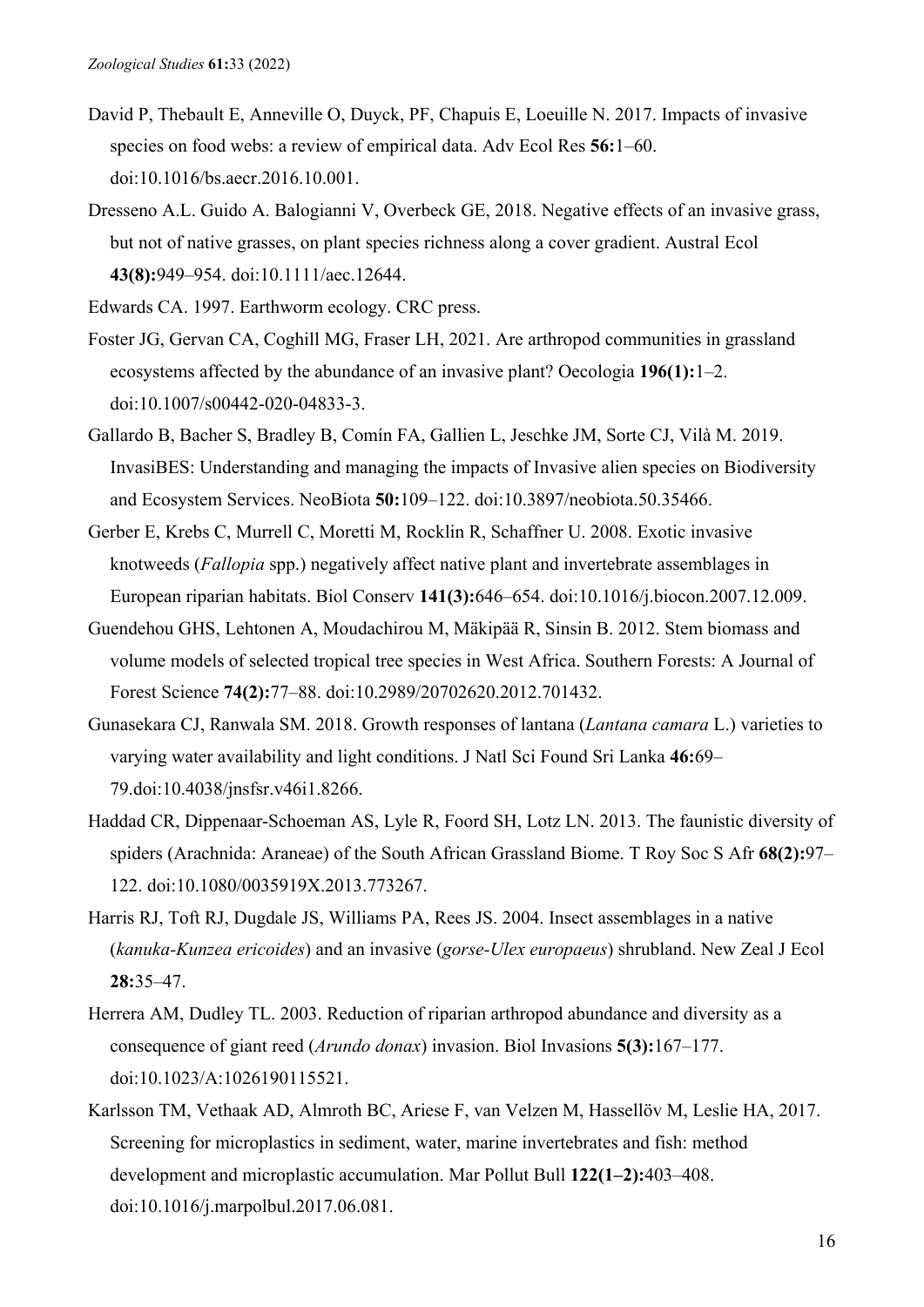- Kotze DJ, Samways MJ. 1999. Support for the multi-taxa approach in biodiversity assessment, as shown by epigaeic invertebrates in an Afromontane forest archipelago. J Insect Conserv **3(2):**125–143. doi:10.1023/A:1009660601372.
- Marais M, Swart A. 2014. Plant nematodes in South Africa. 12. Checklist of plant nematodes of the protected areas of the Eastern Cape Province. Koedoe **56(1):**1–3. doi:10.4102/koedoe.v56i1.1220.
- Matuschek H, Kliegl R, Vasishth S, Baayen H, Bates D. 2017. Balancing Type I error and power in linear mixed models. J Mem Lang **94:** 305–315. doi:10.1016/j.jml.2017.01.001.
- McIntosh AR, Townsend CR, 1995. Impacts of an introduced predatory fish on mayfly grazing in New Zealand streams. Limnol Oceanogr **40(8):**1508–1512. doi:10.4319/lo.1995.40.8.1508.
- McIntosh AR, Townsend CR. 1996. Interactions between fish, grazing invertebrates and algae in a New Zealand stream: a trophic cascade mediated by fish-induced changes to grazer behaviour? Oecologia **108(1):**174–181. doi:10.1007/BF00333229.
- Moretti M, Obrist MK, Duelli P. 2004. Arthropod biodiversity after forest fires: winners and losers in the winter fire regime of the Southern Alps. Ecography **27:**173–186. doi:10.1111/j.0906– 7590.2004.03660.x.
- Mungi NA, Qureshi Q, Jhala YV. 2020. Expanding niche and degrading forests: Key to the successful global invasion of *Lantana camara* (sensu lato). Global Ecology and Conservation **23:**e01080. doi:10.1016/j.gecco.2020.e01080.
- Nxele TC, Plisko JD, Lamani S, Measey GJ, Munro SW, Scheepers CJ, Wilson JRU, Armstrong AJ. 2015. Studying earthworms (Annelida: *Oligochaeta*) in South Africa. Afr Invertebr **56(3):**779–806.
- Palmer M, Linde M, Pons GX. 2004. Correlational patterns between invertebrate species composition and the presence of an invasive plant. Acta Oecologica **26(3):**219–226. doi:10.1016/j.actao.2004.05.005.
- Park JM, Huh SH. 2018. Epibenthic invertebrate fauna in the southern coast of the East Sea, Korea. Journal of Asia-Pacific Biodiversity **11(2):**217–222. doi:10.1016/j.japb.2018.03.006.
- Parker V. 2014. The birds of the Groenkloof conservation complex, Pretoria. Biodiversity Observations **5:**81–100. Retrieved from https://journals.uct.ac.za/index.php/BO/article/view/220.
- Pedersen T, Fuhrmann MM, Lindstrøm U, Nilssen EM, Ivarjord T, Ramasco V, Jørgensen LL, Sundet JH, Sivertsen K, Källgren E, Hjelset AM. 2018. Effects of the invasive red king crab on food web structure and ecosystem properties in an Atlantic fjord. Mar Ecol Prog Ser **596:**13–31. doi:10.3354/meps12548.
- Power ME. 1992. Habitat heterogeneity and the functional significance of fish in river food webs. Ecology **73(5):**1675–1688. doi:10.2307/1940019.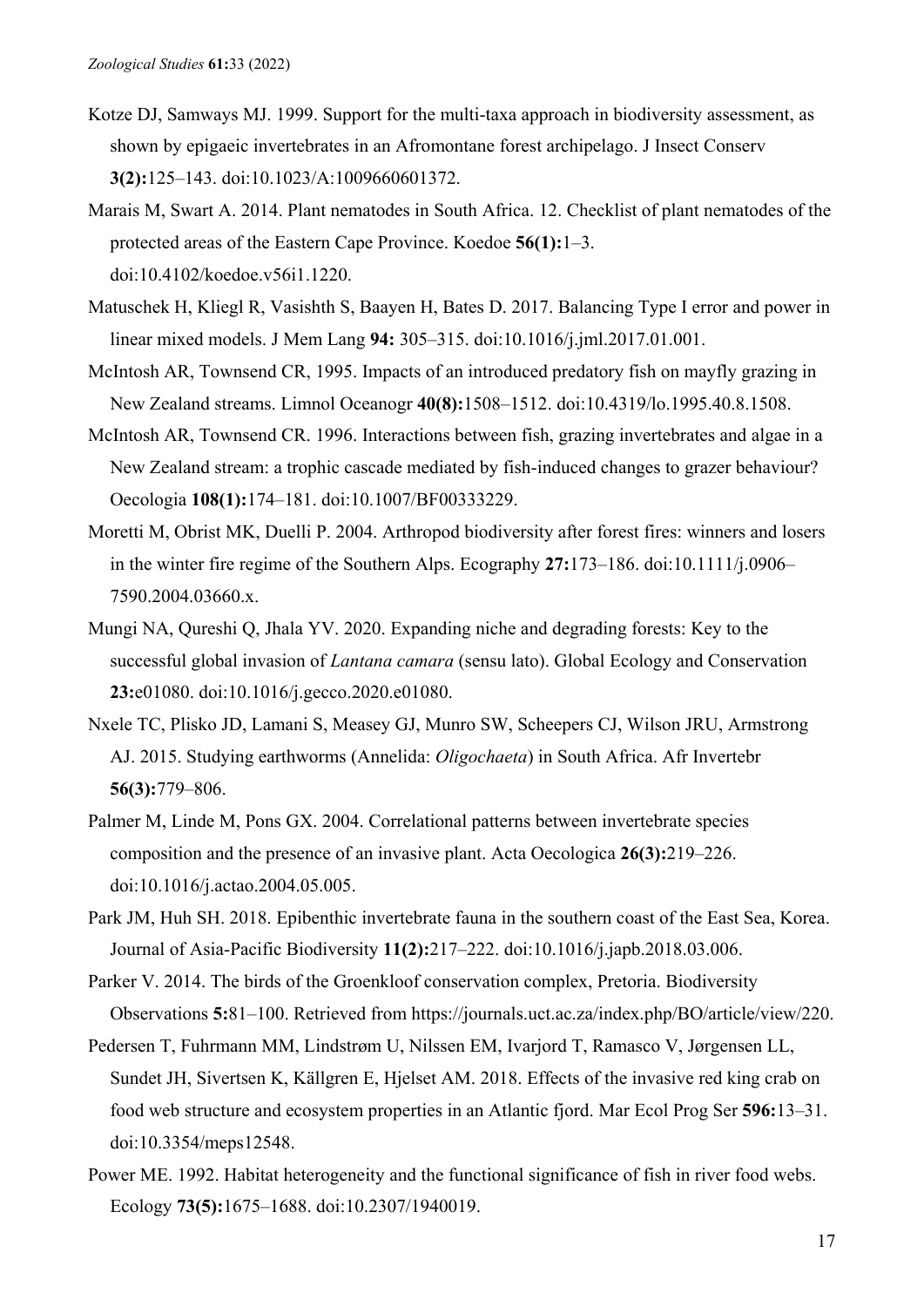- Quinn JM, Williamson RB, Smith RK, Vickers ML. 1992. Effects of riparian grazing and channelisation on streams in Southland, New Zealand. 2. Benthic invertebrates. New Zeal J Mar Fresh **26(2):**259–273. doi:10.1080/00288330.1992.9516520.
- Ramey TL, Richardson JS. 2017. Terrestrial invertebrates in the riparian zone: mechanisms underlying their unique diversity. BioScience **67(9):**808–819. doi:10.1093/biosci/bix078.
- Reynolds SE, Yeomans MR, Timmins WA. 1986. The feeding behaviour of caterpillars (*Manduca sexta*) on tobacco and on artificial diet. Physiological Entomology **11(1):**39–51. doi:10.1111/j.1365-3032.1986.tb00389.x.
- Samways MJ, Caldwell PM, Osborn R. 1996. Ground-living invertebrate assemblages in native, planted and invasive vegetation in South Africa. Agr Ecosyst Environ **59(1–2):**19–32. doi:10.1016/0167-8809(96)01047-X.
- Saunders ME, Barton PS, Bickerstaff JR., Frost L, Latty T, Lessard BD, Lowe EC, Rodriguez J, White TE, Umbers KD. 2021. Limited understanding of bushfire impacts on Australian invertebrates. Insect Conserv Diver **14(3):** 285–293. doi:10.1111/icad.12493.
- Schindler DE, Knapp RA, Leavitt PR. 2001. Alteration of Nutrient Cycles and Algal Production Resulting from Fish Introductions into Mountain Lakes. Ecosystems **4(4):**308–321. doi:10.1007/s10021-001-0013-4.
- Sharma OP, Sharma S, Pattabhi V, Mahato SB, Sharma PD. 2007. A review of the hepatotoxic plant Lantana camara. Crit Rev Toxicol **37(4):**313–352. doi:10.1080/10408440601177863.
- Spies JJ. 1984. A cytotaxonomic study of *Lantana camara* (Verbenaceae) from South Africa. S Afr J Bot **3(4):**231–250. doi:10.1016/S0022-4618(16)30034-1.
- Stone CM, Witt AB, Walsh GC, Foster WA, Murphy ST. 2018. Would the control of invasive alien plants reduce malaria transmission? A review. Parasite Vector **11(1):**1–18. doi:10.1186/s13071- 018-2644-8.
- Štrobl M, Saska P, Seidl M, Kocian M, Tajovský K, Řezáč M, Skuhrovec J, Marhoul P, Zbuzek B, Jakubec P, Knapp M. 2019. Impact of an invasive tree on arthropod assemblages in woodlots isolated within an intensive agricultural landscape. Divers Distrib **25(11):**1800–1813. doi:10.1111/ddi.12981.
- Strong DR, Lawton JH, Southwood SR. 1984. Insects on plants community patterns and mechanisms. Blackwell Scientific Publications. **595.7052** s7
- Tallamy DW. 2004. Do alien plants reduce insect biomass? Conserv Biol **18(6):**1689–1692.
- Tanner RA, Varia S, Eschen R, Wood S, Murphy ST, Gange AC. 2013. Impacts of an invasive nonnative annual weed, *Impatiens glandulifera*, on above-and below-ground invertebrate communities in the United Kingdom. PLoS ONE **8(6):**e67271. doi:10.1371/journal.pone.0067271.